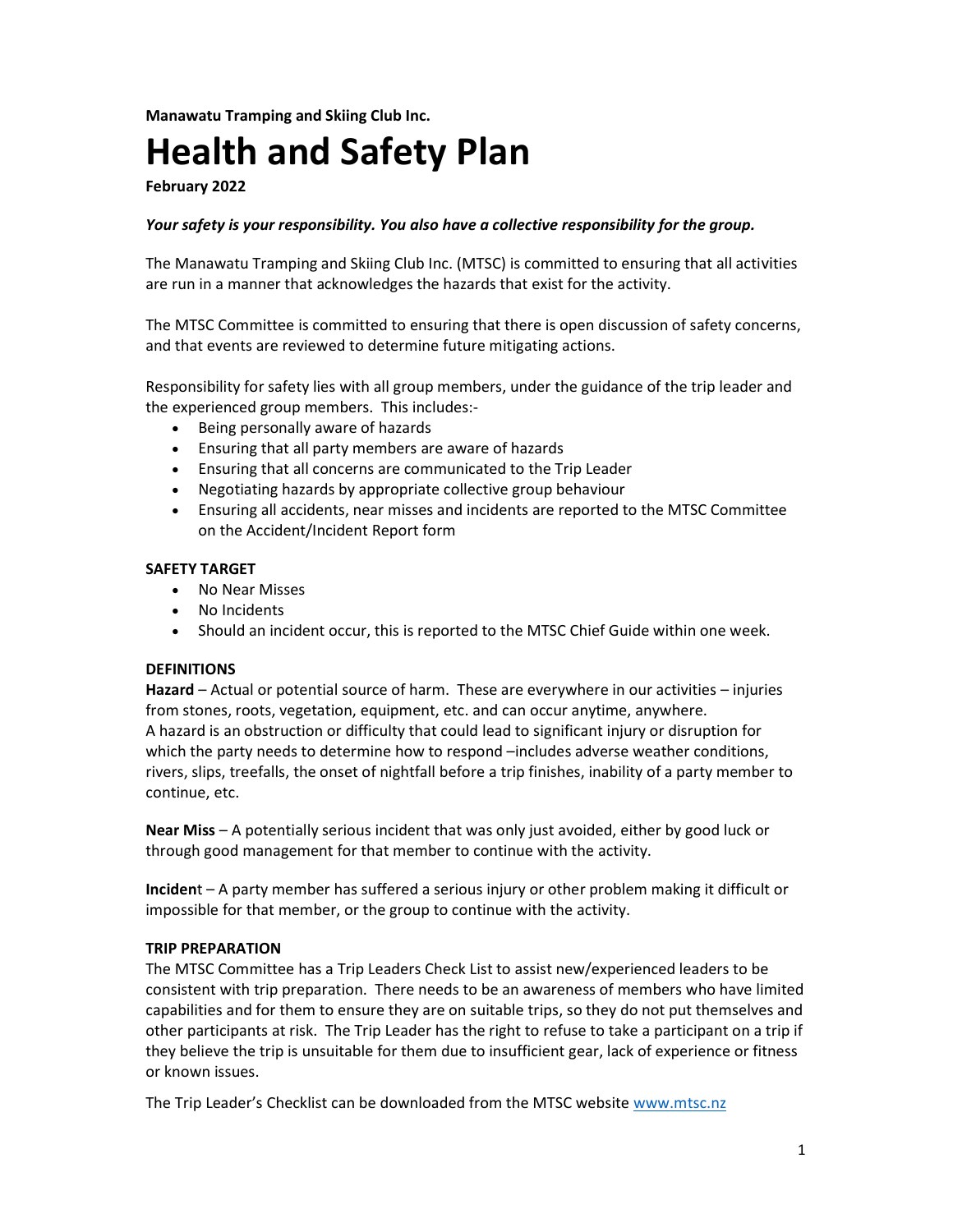## INFORMATION AND EDUCATION

It is important that MTSC members and visitors on our trips are informed of our safety management plan.

At the start of each day/trip the Trip Leader should hold a briefing for the group: -

- The trip leader should identify any known hazards and how they will be addressed
- The trip leader should identify who is carrying radios, PLBs and First Aid Kits
- Group members should identify any additional hazards that they note along the way
- The party must work together on any unexpected hazards to ensure the safety of all party members

The trip leader must be advised of any medical conditions that could be a problem on the trip. Individual members are responsible for any medications they may require. Trip members should provide the trip leader with an emergency contact.

Group members should:

- Walk at a comfortable but steady pace, ensuring they have energy in reserve.

- Stop at track junctions/decision points to wait for others to catch up and to ensure no one has taken a wrong turn. If they are new to the club or are uncertain of the direction, stay with the group and maintain voice contact. On less well marked tracks, the group should walk together. - Tell someone if they need to stop or leave the track for a toilet stop or any other reason, mark the point where they leave the track or have someone wait close by.

In the event of an emergency, the trip leader will consider all opinions and make the final call as to how to proceed, using the skills of the group. Every effort will be made to resolve the situation, but the outcome cannot be guaranteed and there may be no absolute right or wrong way to handle the event. Group members should be calm, contribute ideas, listen to others, and give the leader time to think. Help look after everyone in the party with shelter, food, drink, stress management.

Be aware of rivers, especially if there has been recent adverse weather. IF IN DOUBT DO NOT CROSS. Know When, Where and How to cross.

In the event of becoming "Geographically Embarrassed", stay where you are. If you have become separate from your group blow your whistle so that you can be re-united. As for all emergencies, follow the STOP principle:

- STOP take a breath, sit down and remain calm
- THINK, look around you, listen, brainstorm options
- OBSERVE what is around you, evaluate the possible consequences
- PLAN what to do, what is necessary to keep alive, then act. Water, shelter, warmth and the will to survive are the essential elements to your survival. If you are lost and awaiting rescue try to signal your position but **STAY PUT** to avoid walking into an area that has already been searched.

## EVENT DEBRIEF

If an incident or event occurs, the Trip Leader should debrief the group as soon as possible afterwards.

Debrief Key elements:

Date of the event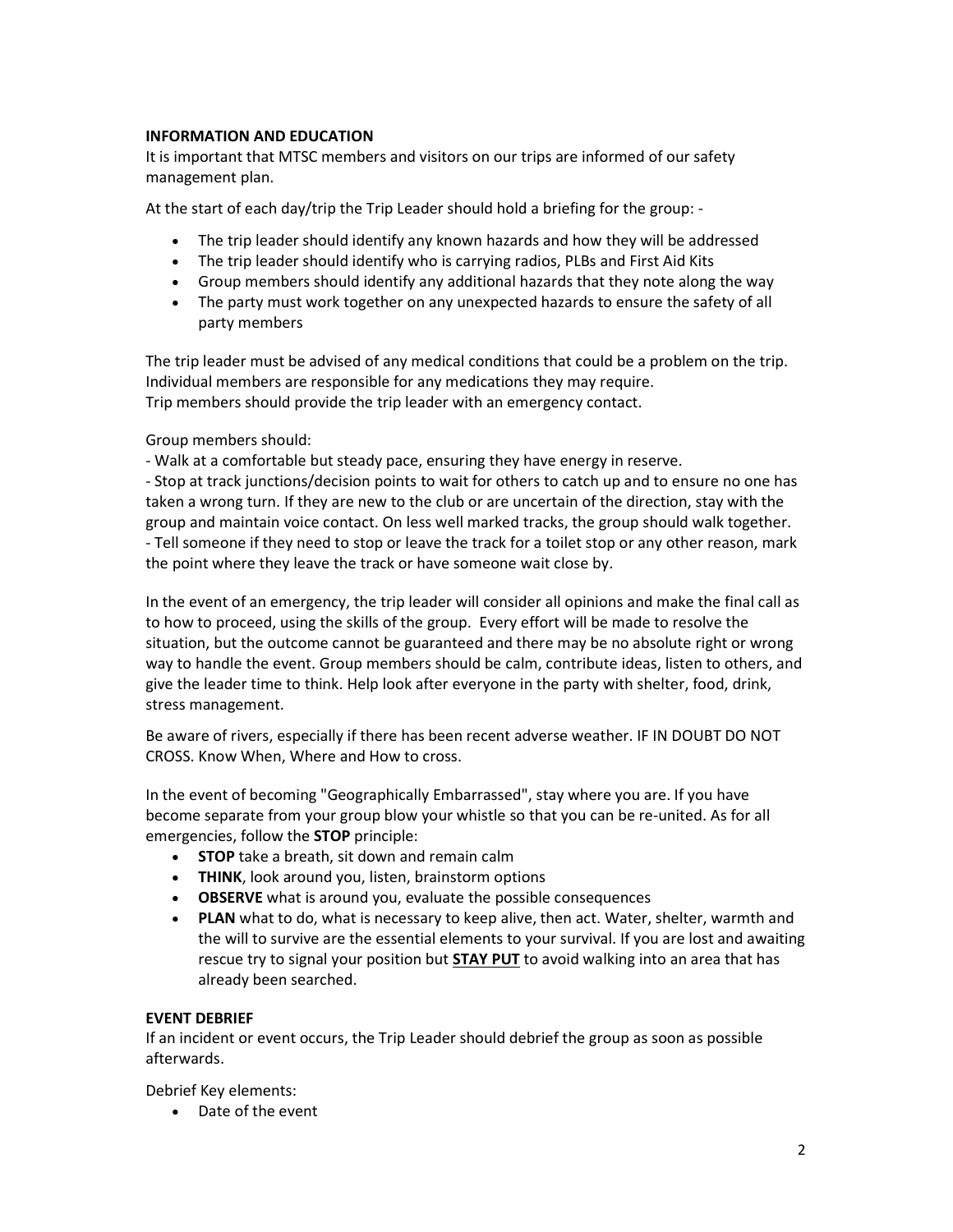- Description of the event
- Actions taken to address the consequences
- Improvement recommendations for the future
- Effective actions taken that should be included with the accident/incident report

#### USE OF PERSONAL LOCATOR BEACONS (PLB)

Taking PLBs (Personal Locator Beacons) and using them in the event of an emergency where there is no cell phone reception is encouraged i.e. A beacon should be activated when there is a threat to life or the injury is such that the person is unable to walk out e.g. broken leg/ankle, badly sprained ankle, serious head injury, serious burns

Beacons should be registered with the appropriate authority.

If needed activate only one PLB and do not turn it off once activated.

## REPORTING ACCIDENTS AND INCIDENTS

All accidents and serious incidents should be reported to the MTSC Club Chief Guide within one week of the event. Report forms are available in the Club's website and in the Club minivan. Examples of events that should be reported are:

- Accidents involving injury
- Individuals or groups becoming lost on trips
- Incidents that necessitate a significant deviation from a planned trip

| <b>Risk</b>                  | Hazard                                     | <b>Control</b>                                                        |
|------------------------------|--------------------------------------------|-----------------------------------------------------------------------|
| Person unfit                 | Tired, slow, other members<br>getting cold | Ascertain fitness prior to trip<br>Manage speed to prevent exhaustion |
|                              |                                            | Have adequate rest stops                                              |
|                              |                                            | Lighten their load                                                    |
|                              |                                            | Ensure all group members have adequate clothing                       |
| Wet Weather                  | Person get cold and wet<br>Gear gets wet   | Ensure correct gear                                                   |
|                              |                                            | Gear packed in waterproof bags                                        |
|                              |                                            | Use spare set of clothing                                             |
| <b>River Crossing</b>        | Person gets cold and wet                   | Assist from river and get into dry clothing                           |
|                              | Gear gets wet                              | Party stops and regroups                                              |
|                              | Person swept away                          | Party sticks together and formulates a plan                           |
| Fire lighting and<br>cooking | Burns                                      | Ensure safety and have adequate first aid                             |
|                              |                                            | knowledge and equipment to hand                                       |
| Trip Hazards                 | Person trips or falls                      | Ascertain injury and appropriate care                                 |
|                              |                                            | Administer First Aid                                                  |
|                              |                                            | llf needed activate <i>one</i> PLB                                    |

#### RISK/HAZARD CONTROL EXAMPLES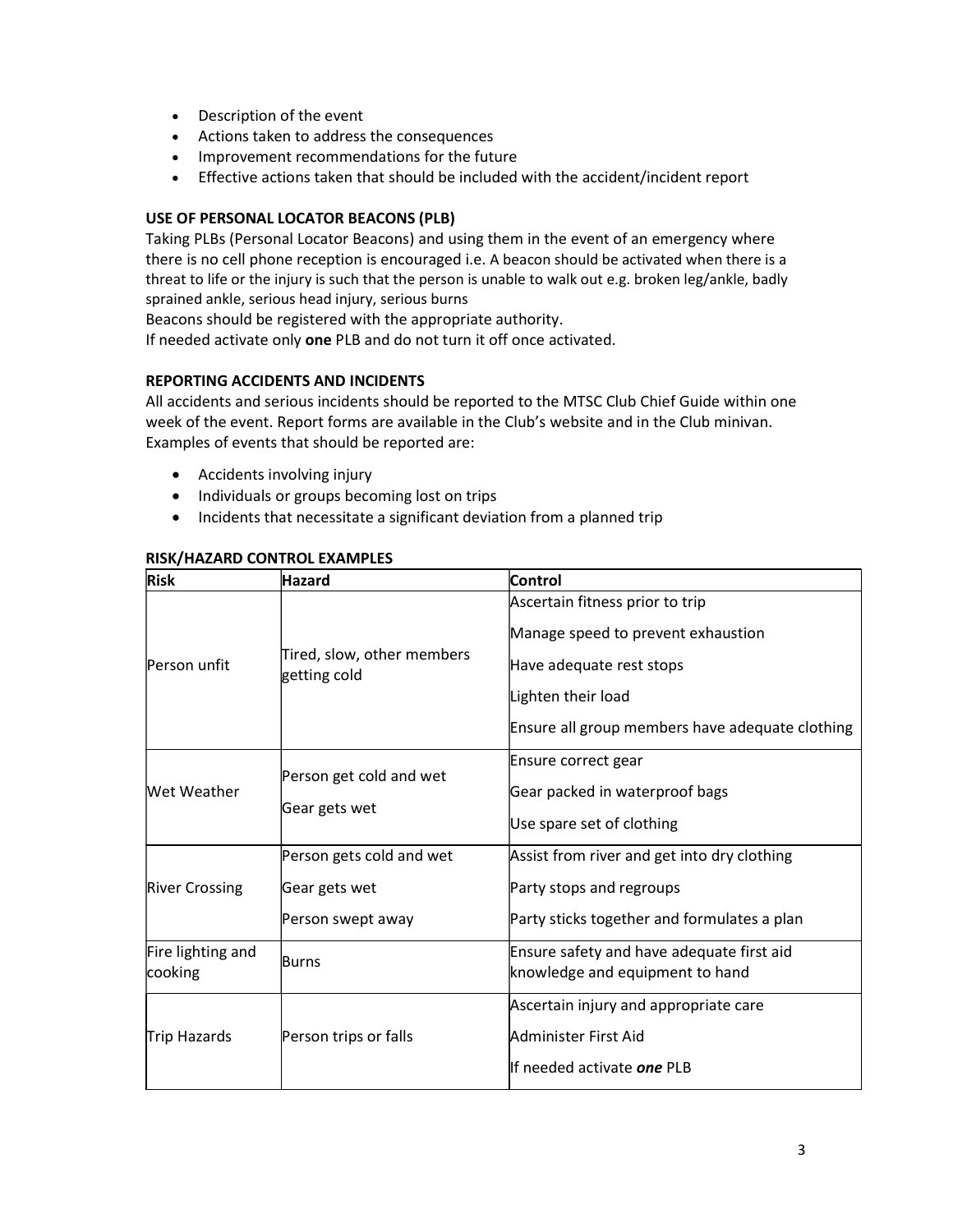| $\parallel$ njury – stings,<br>sunburn, impaired Person is unwell<br>lhealth |                                 | Carry group first aid kit<br>Ensure everyone has own first aid kit<br>Carry PLBs                                                                                                                                                                                                                      |
|------------------------------------------------------------------------------|---------------------------------|-------------------------------------------------------------------------------------------------------------------------------------------------------------------------------------------------------------------------------------------------------------------------------------------------------|
| Party Loses Person Person gets lost                                          |                                 | Group stops and regroups<br>Group sticks together and formulates a plan<br>Leader checks if lost person has cell phone contact<br>and attempts contact.<br>Check with other groups using MTSC radios. Try<br>backtracking to last known point.<br>Leader checks contact list to see if person has PLB |
| Lost Person                                                                  | Person can't find rest of party | Stay Put, blow whistle, call out, keep warm<br>Make a shelter                                                                                                                                                                                                                                         |

## RECOMMENDED EQUIPMENT LISTS – ALL TRIPS

- Compass
- Map
- Whistle
- Emergency shelter

## Day Trips

- All persons should carry their own personal gear. Clothing to be worn: Wool or polypropylene. T-shirt, shorts, socks, boots and gaiters (cotton clothing, jeans and tracks pants aren't suitable), wool or fleece jacket.
- Additional Clothing: Long johns, long sleeve wool or polypropylene, top, raincoat, over trousers, socks, hat, gloves.
- Gear: Pack with plastic liner, torch (hands-free head torch recommended), spare batteries, whistle, matches, toilet paper, personal first aid kit, map and compass, plastic bags, pencil and paper.
- Food: Drink bottle (minimum 1 litre), lunch, snacks and spare food. (You should have enough food for one extra day).
- Group gear: shelter (tent fly or bivvy bag), cooker and fuel, personal locator beacon, club radios, GPS, cell phones

# Overnight & Longer Trips

- In addition to the above:
- Food: a normal overnight trip includes 1 breakfast, 2 lunches and 1 dinner, snacks, and spare food.
- Additional gear: cup, plate, knife, spoon, torch, hut tickets/annual pass, change of clothing for hut, hut shoes (optional).
- Sleeping gear: Sleeping bag, liner and bedroll/mattress
- In Winter: Extra clothing, socks, snow goggles, sun-screen, crampons, ice axe (depending on the trip - check with leader)